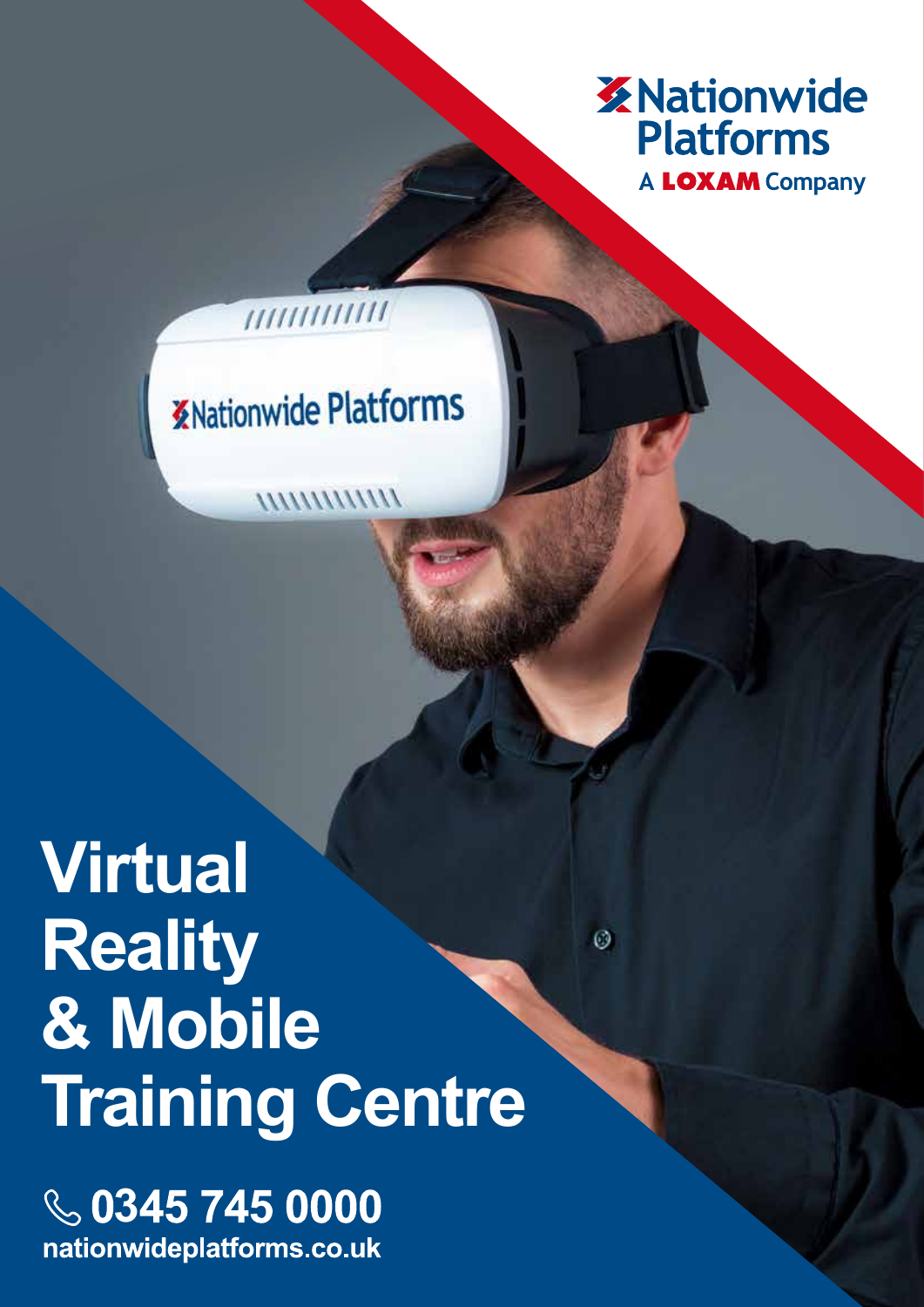# Virtual Reality **Training Simulator**

**As Europe's leading provider of powered access training, Nationwide Platforms has invested in ground-breaking virtual reality simulators to complement its range of training courses.** 

This pioneering new technology has been designed to allow operators to experience a true-to-life look and feel of operating an access platform in a safe and controlled environment.

- Four course principles
- More than 33 scissor and boom lift scenarios
- State-of-the-art virtual reality technology
- Replica controls based on real machines
- Fully immersive and realistic high-risk manoeuvres in a safe environment
- Conducted at training centres, on-site or in our Mobile Training Centre
- Operator skills scored using operator metrics and tracking systems

# **Training Benefits:**

- Operators familiarised with MEWP use
- Safer, more experienced operators
- Practice in responding to risk
- Reduction in the number of accidents on site
- Reduction to damage to buildings and equipment
- High Risk operating scenarios in a risk free environment

# **Training courses cover four principle areas:**

- Introduction to Powered Access
- Operator Annual Assessment / Update
- Site Induction and Workforce Skills Assessment
- Risk Assessment Workshop



The **Virtual Reality Simulator** realistically mimics the sensation of boom and scissor lift operations.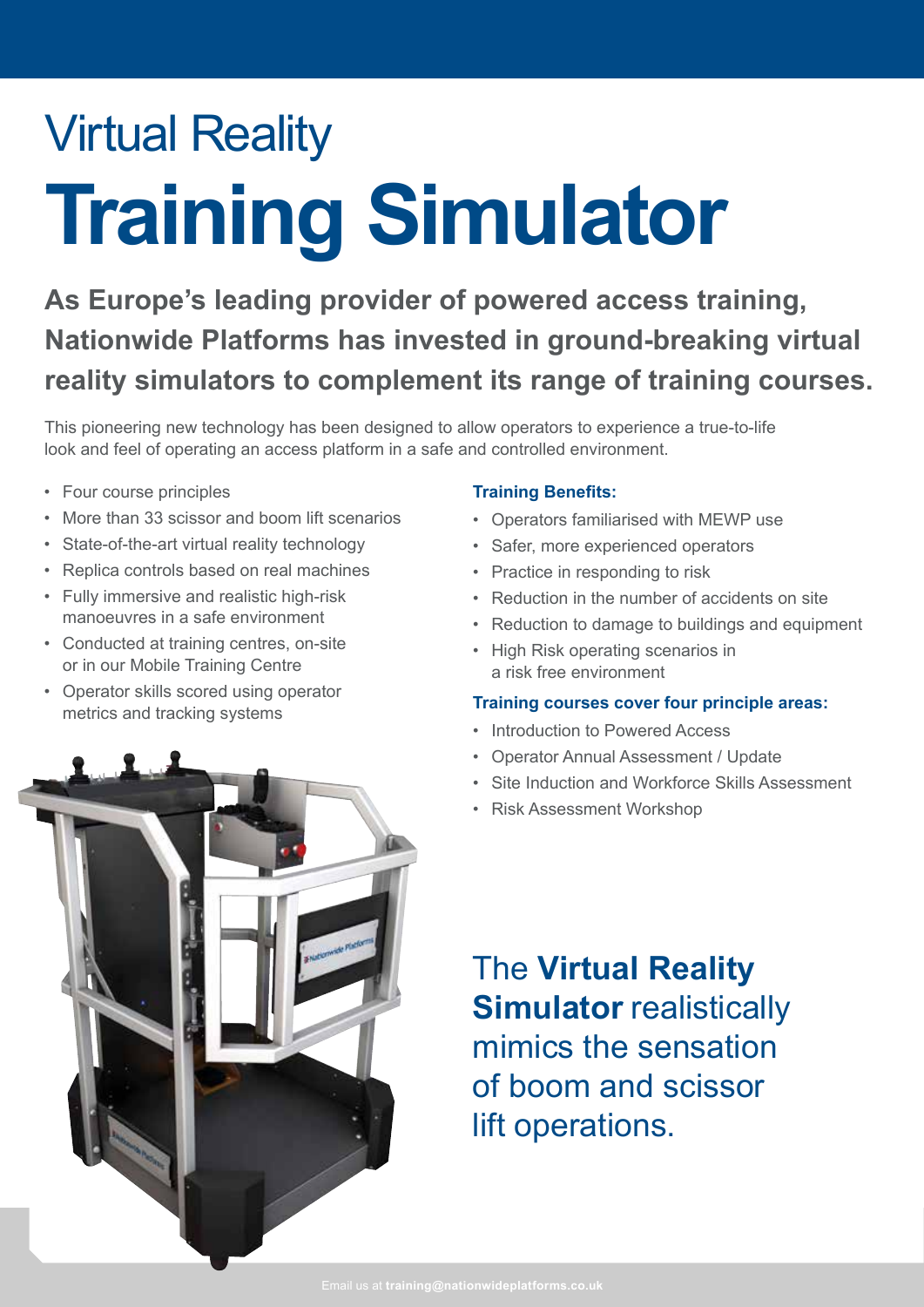# **Virtual Reality Training Course Prospectus**

# **Introduction to Powered Access**

Designed to introduce new entrants to the industry the uses, risks and types of powered access equipment as well as the safety laws and regulations involved. Users will complete two basic manoeuvre scenarios on the simulator.

## **Module 1 - Introduction to**

- **Powered Access**
- What are they?
- What are the uses? • What are the risks?
- Types of powered access

### **Module 2 - Regulations & Law Overview**

- Health & Safety at Work Act
- PUWER
- 
- 
- Working at Height
- **Module 3 Access Platform Controls** • Control Guide
- Control demo/walk-through **Module 4 - Walk-through & Demo**
- Simulator functions
- Familiarisation
- Scoring overview
- **Module 5 Testing**
- 10 Question multiple choice
- 2 VR Scenario Tests

**Course duration**  $\frac{1}{2}$  day **Maximum delegates** 6



# **Operator Annual Assessment / Update**

Candidates will learn changes to IPAF, regulations and law surrounding powered access with courses of increasing difficulty identifying operator strengths as well as potential training needs. (Only for IPAF cards holders).

#### **Module 1 - IPAF & Safety Update**

- IPAF Update
- Safety Update
- BS8460
- Working at Height Regulations
- CDM
- 
- Recent accidents • Causes & factors
- Accident Outcomes
- 

#### **Module 2 - Safety Systems** • Importance of Pre use Check

• Emergency Lowering

- **Module 3 Walk-through & Demo**
- Simulator functions
- Familiarisation • Scoring overview

#### **Module 4 - Virtual Simulator Assessment**

- 6 VR scenarios
- 3 levels of difficulty

#### **Module 5 - Testing**

- Knowledge Test 15 questions
- Wrap Up





# **Site Induction and Workforce Skills Assessment**

Experienced IPAF card holders will complete scenarios of increasing difficulty with a trainer providing live feedback and comments on operational competence. Training outcomes and advice for candidates and managers based on scores, along with recommendations for machine use and further training required.

> **Module 3 - Feedback** • Training Suggestions • Operator Feedback • Wrap Up

#### **Module 1 - Walk-through & Demo**

- Simulator functions
- Familiarisation
- Scoring overview

### **Module 2 - Virtual**

- **Simulator Assessment**
- 6 VR scenarios

# • 3 levels of difficulty

# **Risk Assessment Workshop**

The course provides an update on powered access risks and control measures as well as an update on current laws regarding the use of access equipment. This training can support risk assessment planning and post-accident investigation.

### **Module 1 - IPAF & Safety Update**

- IPAF Update
- Safety Update
- BS8460
- Working at Height Regulations
- CDM
- Recent accidents
- Causes & factors
- Accident Outcomes

#### **Module 2 - Powered Access Risks & Controls**

- Pre Use Checks
- Safety Systems
- Familiarisation
- Risk Assessments

## **Module 3 - Walk-through & Demo**

- Simulator functions
- Familiarisation
- Scoring overview

#### **Module 4 - VR Scenario Assessment**

- Operate the machine in
- multiple scenarios
- Evaluate risks in each scenario
- Debrief risks and challenges

#### **Module 5 - Testing**

- Knowledge Test 10 questions
- Wrap Up

**Duration** 1 day

**Maximum delegates**  $10$ 





*"IPAF welcomes this technology and immediately endorses the use of VR simulators as a good training tool for MEWP operations, when used in addition to the current IPAF theory and practical training programmes." Tim Whiteman, IPAF's CEO*

**Duration** 1 day **Maximum delegates** 10

**Course duration** 1 day **Maximum delegates** 10